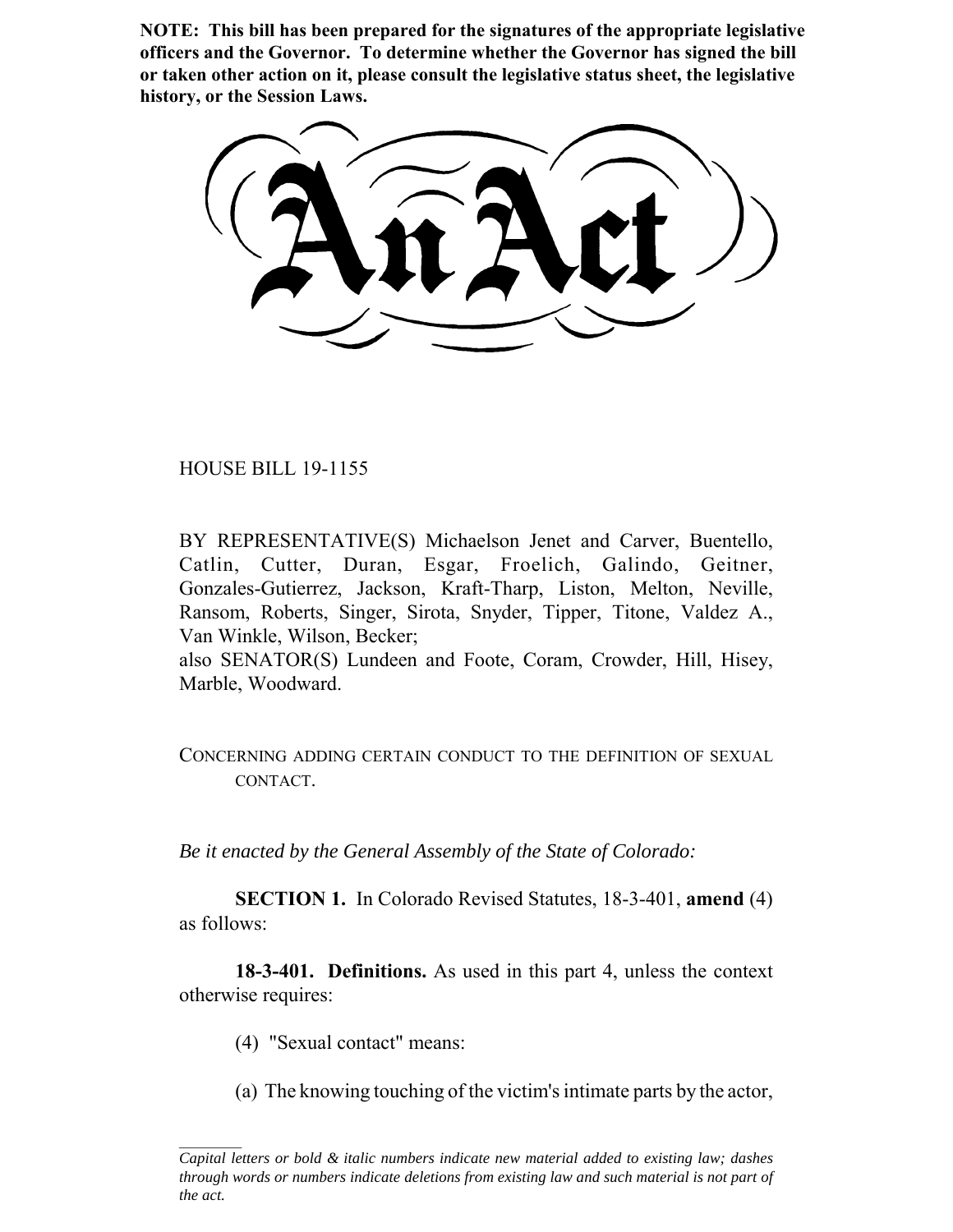or of the actor's intimate parts by the victim, or the knowing touching of the clothing covering the immediate area of the victim's or actor's intimate parts if that sexual contact is for the purposes of sexual arousal, gratification, or abuse;

(b) THE KNOWING EMISSION OR EJACULATION OF SEMINAL FLUID ONTO ANY BODY PART OF THE VICTIM OR THE CLOTHING COVERING ANY BODY PART OF THE VICTIM; OR

(c) KNOWINGLY CAUSING SEMEN, BLOOD, URINE, FECES, OR A BODILY SUBSTANCE TO CONTACT ANY BODY PART OF THE VICTIM OR THE CLOTHING COVERING ANY BODY PART OF THE VICTIM IF THAT CONTACT WITH SEMEN, BLOOD, URINE, FECES, OR A BODILY SUBSTANCE IS FOR THE PURPOSE OF SEXUAL AROUSAL, GRATIFICATION, OR ABUSE.

**SECTION 2. Effective date - applicability.** This act takes effect July 1, 2019, and applies to offenses committed on or after said date.

**SECTION 3. Safety clause.** The general assembly hereby finds,